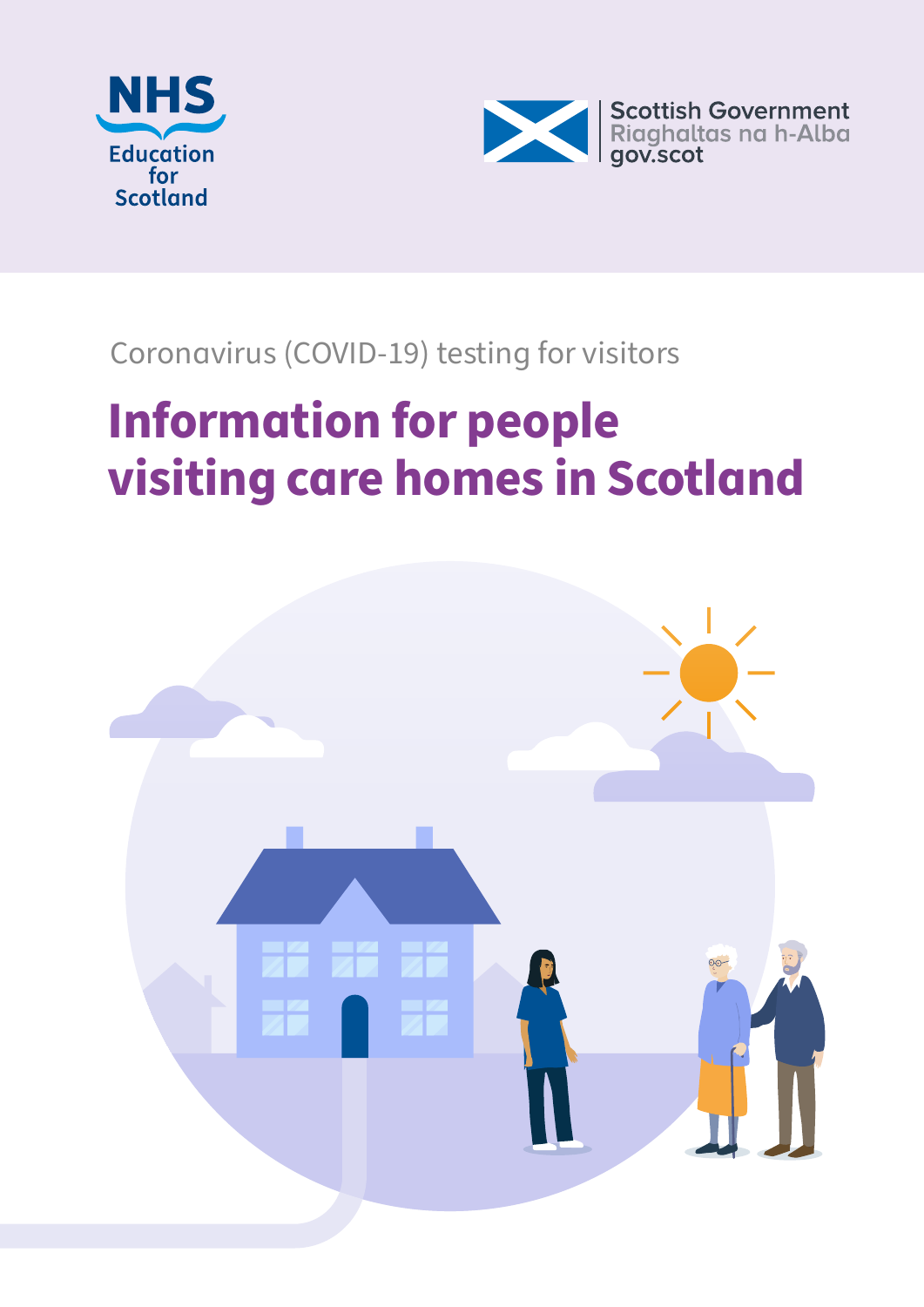# **Information for people visiting care homes in Scotland**

#### Who should read this leaflet?

This leaflet is for anyone who is visiting their relative or friend whilst they are receiving care in a care home in Scotland and is being offered a test for Coronavirus (COVID-19).

# Why should I be tested for Coronavirus?

The purpose of the Scottish Government testing programme is to determine whether those **without** coronavirus (COVID-19) symptoms have the virus. It will help to discover and identify positive cases of COVID-19 within the population and ensure they self-isolate to reduce transmission to other people.

It gives an extra layer of protection against accidentally passing on COVID-19 to loved ones in care homes.It may also help give early warning to a potential outbreak situation (where there are 2 or more related cases).

Finally, it will assist in the return to normal activities and reduce the impact of the COVID-19 pandemic and allow you to visit your family or friends in a care home safely.

#### Is it mandatory for me to be tested for Coronavirus (COVID-19)?

No, it is not mandatory for you to be tested. You will still be allowed to visit your friend or relative providing that you do not have any COVID-19 symptoms, follow care home staff advice on wearing of personal protective equipment (PPE) such as facemask, aprons and gloves, and follow the infection control (e.g. hand washing) information that the care home staff provide.

#### Why do I need to give my consent to be tested?

The care home staff must make sure that you have the appropriate information, understand what the test involves and agree to act on the advice they give you following the test, and this will be recorded. They also need to confirm you're clear and content with how your personal information and test results will be used.

#### How does the test work?

The test involves a throat and nose swab which is added to a solution by the care home staff to release any virus proteins. The solution is then added to the test kit which looks similar to a pregnancy kit, and the results are ready in 30 minutes.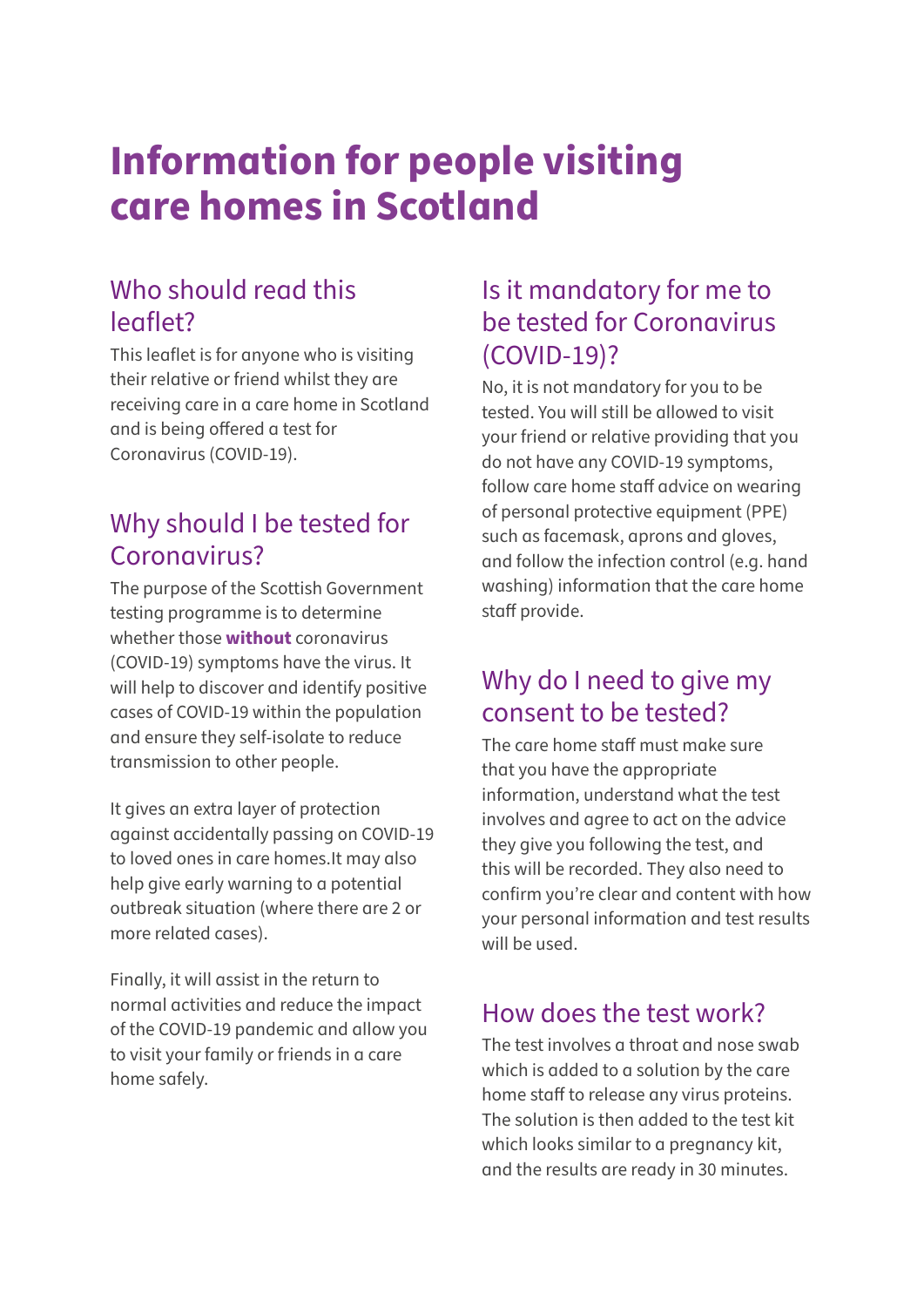

#### What happens when I arrive at the care home for a visit?

You will be met by someone at reception and asked if you have any COVID-19 symptoms. If you have any symptoms of COVID-19 you will not be allowed to visit and will be asked to leave the care home and arrange a test via NHS Test and Protect.

If you do not have any symptoms you will be given PPE to wear and directed to a designated area where the testing will take place.

# What if I've already had a positive Coronavirus test?

If you have had a positive PCR test in the 90 days before your visit you will not need to take a test. The care home may ask you for proof of this. This can be a text message or email copy that shows your test results. Remember you must not visit the care home until you isolation period has finished and you are clear of any symptoms.

#### How is the test registered?

Staff will be able to advise you in this process. Registering involves adding the QR Code of the test device, date and time of the test and your contact details.

#### What does the test involve?

The trained care home staff will ask you if you consent to taking the test by signing a form and if you think you will be able to swab your throat and nose yourself. If you are not able to do this the care home staff will do this for you. The swab is a thin stick with a small fabric tip which will be rubbed against the back of your throat at the tonsil area, and then the swab is inserted into your nose and rubbed against the lining of your nose. This is to try and get as many cells of the virus if it is present to process the test. Taking the swab might make you gag or cough, the staff will provide you with a bowl in case you are sick.

The staff will take the swab and place it into a liquid which is then dropped onto the test kit which looks a little like a pregnancy test. The results of the test will be available in 30 minutes.

# How do I get the results?

The care home staff will tell you the result. Sometimes the test may not work and will have to be performed again if the results are not completely clear.